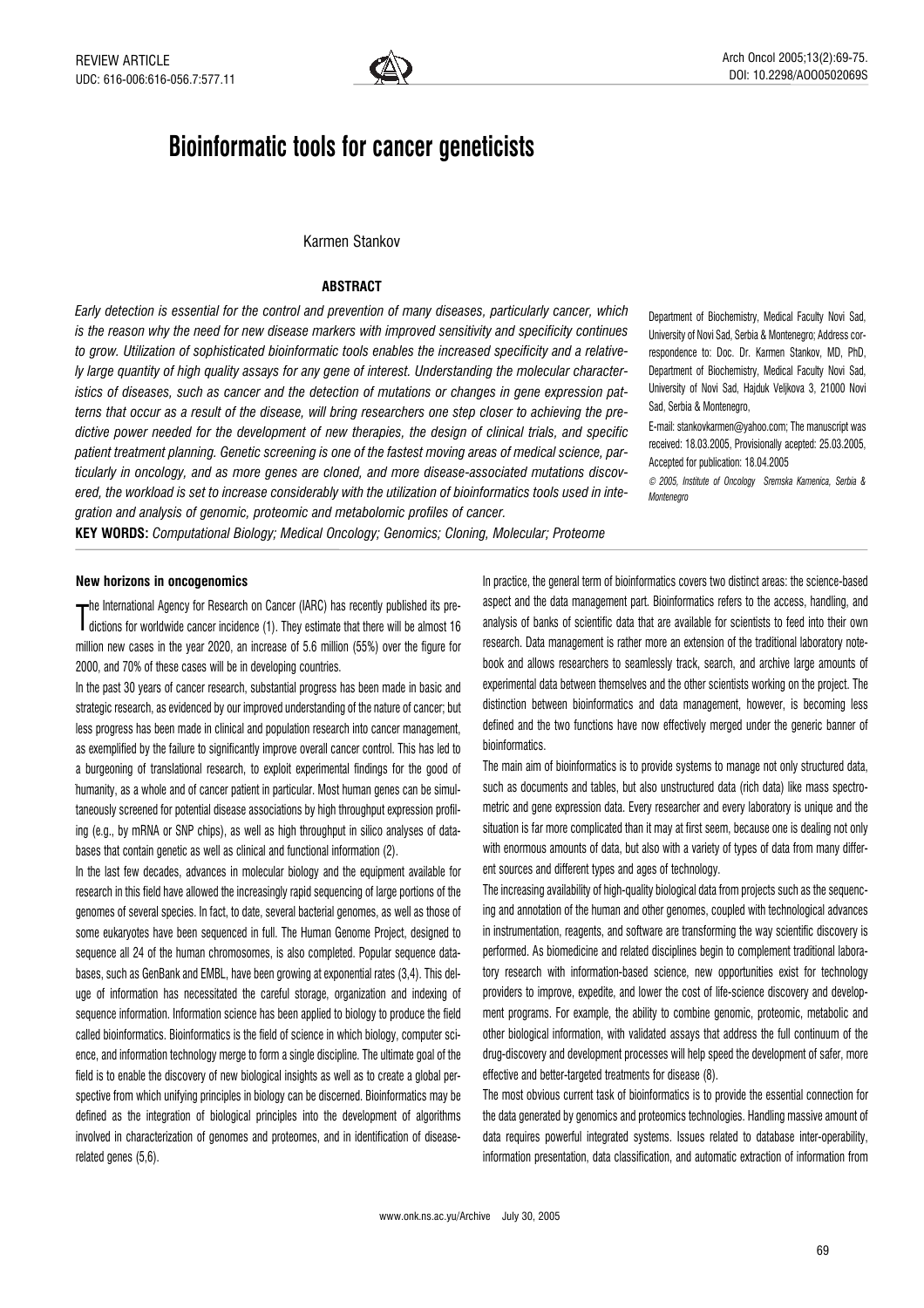poorly organized sources (i.e., biological literature), are being addressed by different initiatives and large consortium. Even if complete solutions are still not at hand, very interesting developments are taking place in some of these areas, including the development of creation of interchange standards in genomics, proteomics, protein interactions and metabolic networks (9). The examples of utilization of the bioinformatic tools may be the studies of protein folding and structure, structural genomics, functional analyses of regulatory genomic regions, the pharmaceutical genomics, and associated studies.

The simplest tasks used in bioinformatics concern the creation and maintenance of databases of biological information. Nucleic acid sequences (and the protein sequences derived from them) comprise the majority of such databases. While the storage and organization of millions of nucleotides is far from trivial, designing a database and developing an interface whereby researchers can both access existing information and submit new entries is only the beginning.

The most pressing tasks in bioinformatics involve the analysis of sequence information. Computational biology is the name given to this process, and it involves the following:

- Finding the genes in the DNA sequences of various organisms

- Developing methods to predict the structure and/or function of newly discovered proteins and structural RNA sequences.

- Clustering protein sequences into families of related sequences and the development of protein models.

- Aligning similar proteins and generating phylogenetic trees to examine evolutionary relationships.

The process of evolution has produced DNA sequences that encode proteins with very specific functions. It is possible to predict the three-dimensional structure of a protein using algorithms that have been derived from our knowledge of physics, chemistry and most importantly, from the analysis of other proteins with similar amino acid sequences. Figure 1 summarizes the process by which DNA sequences are used to model protein structure.





# Searching for genes

The collecting, organizing, and indexing of sequence information into a database, a challenging task in it, provides the scientist with a wealth of information, albeit of limited use. The power of a database comes not from the collection of information, but in its analysis. A sequence of DNA does not necessarily constitute a gene. It may constitute only a fragment of a gene or alternatively, it may contain several genes. Luckily, in agreement with evolutionary principles, scientific research to date has shown that all genes share common elements. For many genetic elements, it has been possible to construct consensus sequences, those sequences best representing the norm for a given class of organisms (e.g., bacteria, eukaryotes). Common genetic elements include promoters, enhancers, polyadenylation signal sequences, and protein binding sites. These elements have also been further characterized into subelements. Genetic elements share common sequences, and it is this fact that allows mathematical algorithms to be applied to the analysis of sequence data. A computer program for finding genes should contain at least the elements shown in Table 1.

Table 1. The elements of a gene-seeking computer program

| Algorithms for pattern<br>recognition | Probability formulae are used to determine if two sequences are<br>statistically similar                                                                                                                                                                                            |
|---------------------------------------|-------------------------------------------------------------------------------------------------------------------------------------------------------------------------------------------------------------------------------------------------------------------------------------|
| Data tables                           | These tables contain information on consensus sequences for<br>various genetic elements. More information enables a better<br>analysis                                                                                                                                              |
| Taxonomic differences                 | Consensus sequences vary between different taxonomic classes of<br>organisms. Inclusion of these differences in an analysis speeds<br>processing and minimizes error                                                                                                                |
| Analysis rules                        | These programming instructions define how algorithms are applied.<br>They define the degree of similarity accepted and whether entire<br>sequences and/or fragments thereof will be considered in the<br>analysis. A good program design enables users to adjust these<br>variables |

#### Genome deciphered

Early in 2001, the duelling International Human Genome Sequencing Consortium (IHGSC) (public) and Celera Corporation (private) groups published papers in Nature and Science (10,11), describing the completion of so-called draft sequences. These sequences have revolutionized molecular biology by largely eliminating the need to clone and sequence genes involved in human health and disease. Instead of going to the bench, biologists now go to the web to look up gene sequences in public online databases. But despite their immediate usefulness, the draft sequences were far from perfect. Both drafts were missing some 10% of the so-called euchromatin, the gene-rich portion of the genome, and some 30% of the genome as a whole (which includes the gene poor regions of heterochromatin). The drafts contained hundreds of thousands of gaps, and had misassembled regions where portions of the genome were flipped or misplaced. As a result, any large-scale analyses of the genome, such as studies of the mechanisms of gene evolution or the long-range structure of the genome, had to contend with numerous uncertainties and artefacts. For example, studies of pseudogenes, the dying remnants of genes that have accumulated mutations that render them non-functional, had to contend with the possibility that any apparent pseudogene was instead the result of a sequencing error. Since the publication of the drafts, the IHGSC sequencing centres have quietly undertaken a laborious "finishing" process, in which each gap in the draft was individually examined and subjected to a battery of steps involving cloning and re-sequencing stretches of DNA. The high-quality reference sequence was completed in April 2003, marking the end of the Human Genome Project - 2 years ahead of the original schedule. Coincidentally, this was also the 50th anniversary of Watson and Crick's publication of DNA structure that launched the era of molecular biology. Available to researchers worldwide, the human genome reference sequence provides a magnificent and unprecedented biological resource that will serve throughout the century as a basis for research and discovery and, ultimately, myriad practical applications. The sequence is already having an impact on finding genes associated with human disease. The sequence announced today has just 341 gaps remaining, and consists of contiguous runs of sequence averaging 38 million base pairs. The authors estimate that the finished sequence covers 99% of the euchromatic portion of the genome and that the overall error rate is less than 1 error per 100,000 base pairs. This substantially exceeds the original goals for the project. The finishing procedure roughly doubled the total time and cost of the project. Does it contribute anything new to our understanding of the genome? It does indeed, and to prove the point the authors of the recent paper (12) describe several large-scale analyses of the genome that would have been difficult to perform on the draft sequence. One analysis studied the processes of gene birth and death. The authors find 1,183 human genes that show evidence of having been recently "born" by a process of gene duplication and divergence. They also find 37 genes that seem to have recently "died" by acquiring a mutation that rendered the gene non-functional. The resulting pseudogene then slowly degrades and disappears. In a second analysis, the authors use the finished sequence to map out segmental duplications, large regions of the genome that have duplicated in recent evolution. They find that 5% of the genome is involved in seg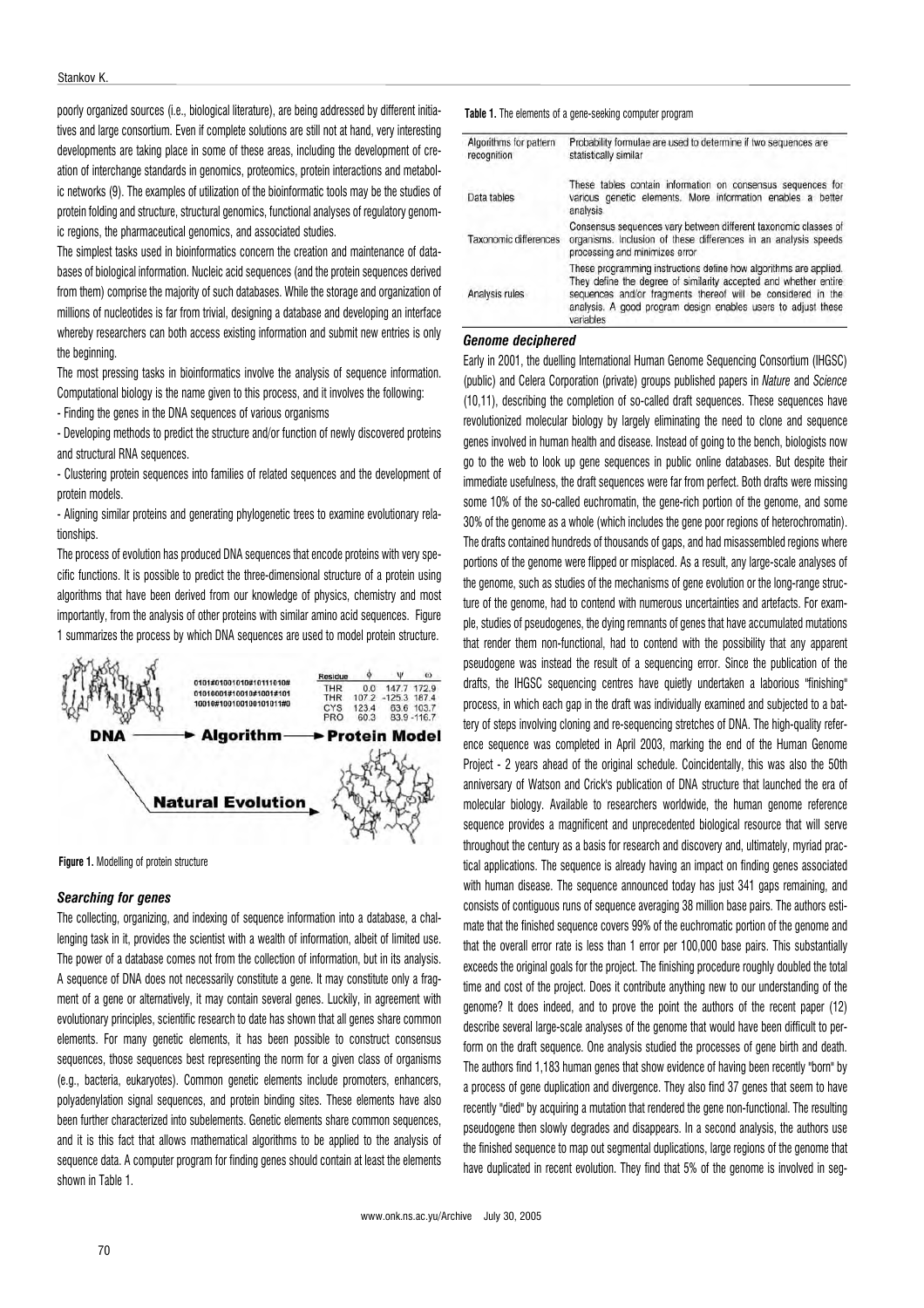mental duplications, and that the distribution of these regions varies widely across the chromosomes. Knowing the nature and extent of such duplications is important for understanding the evolution of the human genome, and for studying the many medically relevant disorders that are involved in segmental duplications, such as DiGeorge syndrome and Charcot-Marie-Tooth syndrome (13).

# Principles in identifying disease genes

Few areas have moved as fast as human disease gene identification. Before 1980, very few human genes had been identified as disease loci (most of these were for diseases with a known biochemical basis, where it was possible to purify the gene product). In the 1980s, advances in recombinant DNA technology allowed positional cloning and a consequent increase in the number of disease genes identified. With the advent of PCR for linkage studies and mutation screening, the pace accelerated. Now, the human and other genome projects have made available a vast range of resources (maps, clones, sequences, expression data, and phenotypic data), such as identifying novel genes is occurring on a weekly basis. Figure 2 summarizes the possible routes to identify human disease genes, and shows that there is significant interplay between clinical work, laboratory work, and computer analysis. It should be noted that there is no standard or single pathway to success, but the key step is to arrive at a plausible candidate gene, which can subsequently be tested for mutations in affected people.



Figure 2. Target gene identification and validation is a multi-step process

Individual techniques or strategies for identifying disease genes may be classified in principle as:

- Purely position-independent, using methods based on sequence homology or functional complementation;

- Positional cloning, in which the identification of a disease gene is based solely on information regarding its approximate chromosomal location;

In reality, most disease genes have being identified by a positional candidate strategy, using a combination of positional and non-positional information. A purely position-independent approach will rarely succeed because molecular pathology is too complicated, such that predictions of the biochemical function of an unknown disease gene are often imprecise. A purely positional approach is inefficient because candidate regions identified by positional cloning usually contain dozens of genes.

Positional cloning may be defined as the identification and cloning of a specific human gene, with chromosomal location as the only available information about the gene. Many genetic disorders result from mutations in genes whose protein product and/or function is unknown. Positional cloning is the only approach to the isolation of genes when there is no biochemical or other data to suggest a likely candidate. The primary goal of a positionalcloning study is to identify and characterize the mutation(s), variants, or polymorphisms that give rise to specific disease phenotypes. The generally applied positional cloning strategies provide a guide to the procedure, yet it is impossible to predict the exact flow for any specific study. Many variables, such as the complexity of the disease phenotype (e.g., cancer), its frequency in the general population, its underlying genetic complexity, and the physical nature of the DNA surrounding the disease gene may require repeating certain steps many times.

There are four main strategies for identifying human genes:

- Functional cloning: information about the function of an unidentified gene is used to isolate the gene - either a gene product or a functional assay is required;

- Candidate gene approach: requires sufficient information about the molecular basis of pathogenesis or the existence of a suitable animal or human model where the gene is already known to be able to make an educated guess;

- Positional cloning: isolation of the gene knowing only its chromosomal location, which is typically identified by linkage analysis. This approach includes the construction of physical and genetic map of candidate region, identification of the genes within the region and investigation of each candidate gene until the disease gene is identified:

- Positional candidate approach: combines the positional and candidate gene approaches. Candidate region may be already identified, usually by linkage, and genes known to map to this region are then considered as candidates.

There is a considerable overlap between the four approaches. Ultimately, all four methods are used to identify a candidate gene, which then has to be tested for association with the disease.

All of the steps in positional cloning strategy involve the utilization of molecular biology methods (such as cDNA library screening, cDNA selection, CpG island identification, exon trapping, sequence analysis, STSs, ESTs, linkage, loss of heterozygosity, etc.) and bioinformatics methods. Our ability to find the genes involved in genetic susceptibility to many diseases, including the cancer is increasing rapidly. The utilization of bioinformatic methods in cancer research already became a routine, owing to powerful analytical tools and the completed human genome sequence information (14-16).

An essential feature of the positional candidate approach (and of successful disease gene identification) is to prioritise candidate genes. This requires position-independent information about their pattern of expression, likely function, or homology to genes implicated in relevant mutants in model organisms. Any or all of following approaches can be used:

# a) Expression pattern and function

From the list of genes that map to a candidate region (from databases such as Genome Browser) (17), one would look for a gene that shows appropriate expression and/or function (or one that has homology to a human or non-human gene that displays these characteristics). A good candidate gene should have an expression pattern consistent with the disease phenotype. Although expression need not be restricted to the affected tissue, the gene should at least be expressed at the time and in the tissue where the pathology is seen. Expression patterns can be tested by RT-PCR or Northern blotting, but the best method for revealing exact expression patterns is in situ hybridisation against mRNA tissue sections. Studying the pathology of a genetic disease often allows inference of possible function(s) of the causative gene, which may allow good positional candidates to be selected. Candidate genes may also be suggested on the basis of a close functional relationship to a gene known to be involved in a similar disease, for example the genes encoding a receptor and its ligand.

#### b) Homology to a relevant human gene or EST

Preliminary identification of transcripts often comes from analysis of genomic sequence generated from the candidate region. If a sequence matches an unmapped EST (expressed sequence tag) in the databases, the presence of an exon is suggested. Sometimes, a sequence may show similarity to a known disease gene, and if the diseases are similar then the new gene becomes a compelling candidate. However, attempting to prioritise candidate genes on the basis of homology to other human genes may not always be successful, since many diseases show extensive locus heterogeneity, i.e., the different genes involved in a disease or group of diseases may not always be related in any obvious way, either struc-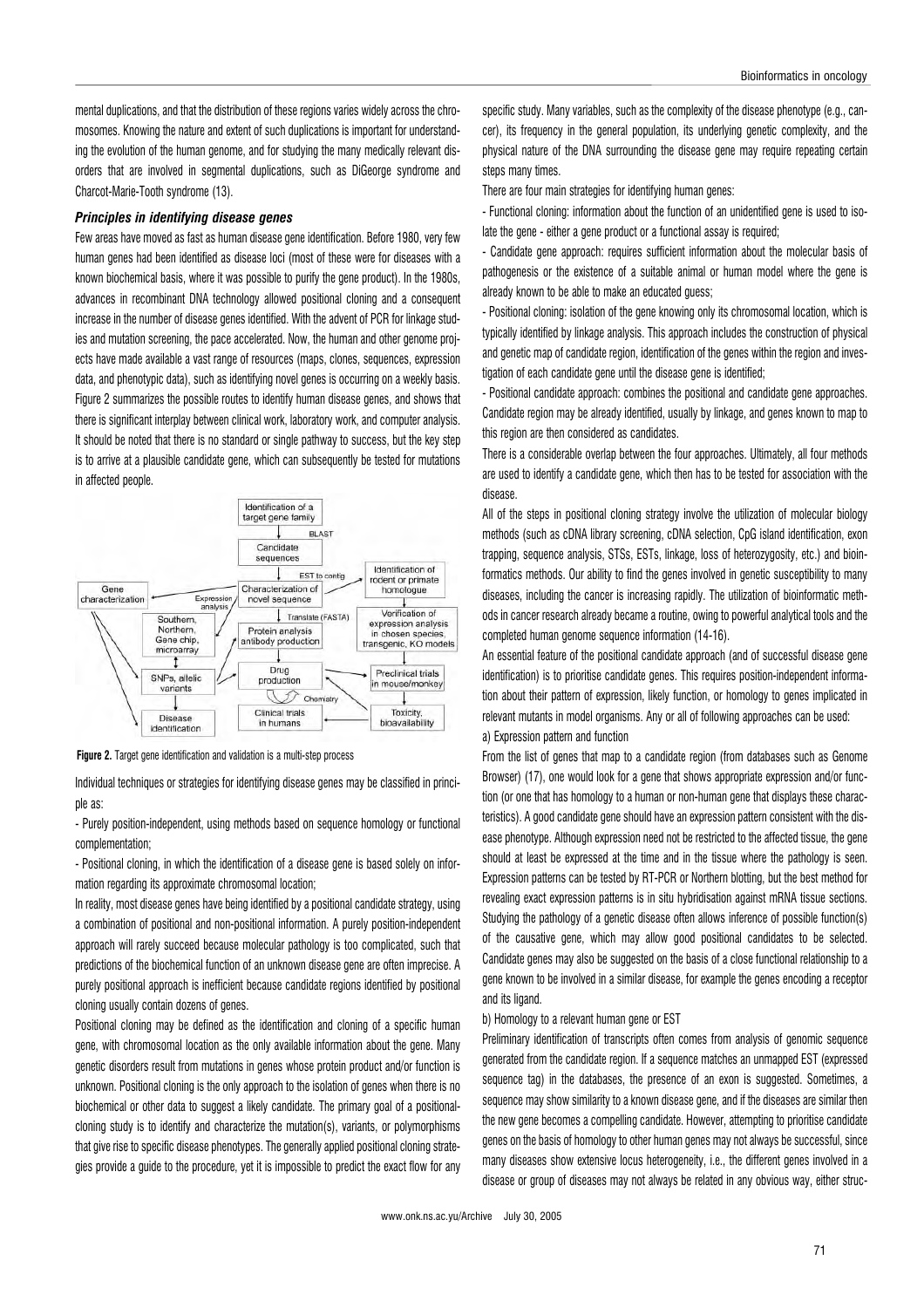# turally or functionally.

c) Homology to a relevant gene in a model organism

Since structural and functional homologies are known to extend across even very distantly related species, it may often be more fruitful to select candidate genes by homology to genes in model organisms. Not only do gene sequences show significant homology between species, but also the pathways are often highly conserved. It should be noted that mammals might have several pathways corresponding to a single path in lower organisms. A very powerful method of selecting good candidate genes is therefore to search databases for evidence of homologous genes in other model organisms. Additionally, in the mouse, though not in non-mammalian species, the likely chromosomal location of the human ortholog can often be predicted from mouse mapping data, which allows prediction of as yet uncharacterised positional candidates.

# The challenge of protein modelling

There are a myriad of steps following the location of a gene locus to the realization of a three-dimensional model of the protein that it encodes (9).

The first step is the location of transcriptional start and stop. A proper analysis to locate a genetic locus will usually have already pinpointed at least the approximate sites of the transcriptional start and stop. Such an analysis is usually sufficient in determining protein structure. It is the start and end codons for translation that must be determined with accuracy. The second phase is the identification of the position of the translational start and stop. The first codon in a messenger RNA sequence is almost always AUG. While this reduces the number of candidate codons, the reading frame of the sequence must also be taken into consideration.

There are six reading frames possible for a given DNA sequence, three on each strand, which must be considered, unless further information is available. Since genes are usually transcribed away from their promoters, the definitive location of this element can reduce the number of possible frames to three. There is not a strong consensus between different species surrounding translation start codons. Therefore, location of the appropriate start codon will include a frame in which they are not apparent abrupt stop codons. Knowledge of a protein's predicted molecular mass can assist this analysis. Incorrect reading frames usually predict relatively short peptide sequences. Therefore, it might seem deceptively simple to ascertain the correct frame in bacteria such is frequently the case. However, eukaryotes add a new obstacle to this process: detection of intron/exon splice sites.

In eukaryotes, the reading frame is discontinuous at the level of the DNA because of the presence of introns. Unless one is working with a cDNA sequence in analysis, these introns must be spliced out and the exons joined to give the sequence that actually codes for the protein.

Intron/exon splice sites can be predicted on the basis of their common features. Most introns begin with the nucleotides GT and end with the nucleotides AG. There is a branch sequence near the downstream end of each intron involved in the splicing event. There is a moderate consensus around this branch site.

With the completed primary amino acid sequence in hand, the challenge of modelling the three-dimensional structure of the protein awaits as the fourth step. This process uses a wide range of data and CPU-intensive computer analysis. Most often, one is only able to obtain a rough model of the protein, and several conformations of the protein may exist that are equally probable. The best analyses will utilize data from all the sources shown in Table 2.

Table 2. The sources of data used for protein analyses

| Pattern comparison               | Alignment to known homologues whose conformation is more<br>secure                                                                                |
|----------------------------------|---------------------------------------------------------------------------------------------------------------------------------------------------|
| X-ray diffraction data           | Most ideal when some data is available on the protein of interest.<br>However, diffraction data from homologous proteins is also very<br>valuable |
| Physical forces/energy<br>states | Biophysical data and analyses of an amino acid sequence can be<br>used to predict how it will fold in space                                       |

All of this information is used to determine the most probable locations of the atoms of the protein in space and bond angles. Graphical programs can then use this data to depict a three-dimensional model of the protein on the two-dimensional computer screen.

# Cancer target discovery using proteomics

With the development of exceptionally sensitive instruments every few years, progress in the field of proteomics has been rapid although there are still a few areas where current technology is either not sensitive or fast enough to be useful (18). Identifying non-abundant proteins, determining millisecond physiologic responses and elucidating the expression of proteins as dynamic transitions occur in cells, organs and individuals are three such areas where there are more questions than answers.

For many diseases, the pancreatic and breast cancer are amongst the most striking examples, a diagnosis tends to occur in the advanced stages of the disease and the prognosis is very poor. Determining the molecular profiles to stratify subtypes of patients' diseases would prove the opportunity for earlier intervention and targeted treatment.

The development of mass spectrometers capable of providing data for peptide sequencing has enabled the acquisition of protein data in high throughput, giving rise to industrialized proteomics. Proteomics on such a scale offers a rapid route of discovery of new targets for pharmaceutical intervention (19,20).

# Introduction to molecular biology databases

Recent years have seen an explosive growth in biological data, which is often not published anymore in a conventional sense, but deposited in a database. Sequence data from megasequencing projects may not even be linked to a conventional publication. This trend and the need for computational analyses of the data made databases essential tools for biological research. Under the URL of Swiss Institute of Bioinformatics, it is possible to find a comprehensive web document that lists many databases and many other information sources for molecular biologists (21).

A biological database is a large, organized body of persistent data, usually associated with computerised software designed to update, query, and retrieve components of the data stored within the system. A simple database might be a single file containing many records, each of which includes the same set of information.

Services that abstract the scientific literature began to make their data available in machinereadable form in the early 1960s. However, up to date, none of the abstracting services has a complete coverage. The best known is MEDLINE and now PUBMED, abstracting mainly the medical literature. MEDLINE/ PUBMED is best accessible through NCBI's ENTREZ (22, 23). EMBASE is a commercial product for the medical literature. Most of the bibliographical databases are only available through commercial database vendors.

Taxonomic databases are rather controversial since the soundness of the taxonomic classifications done by one taxonomist will be directly questioned by the next taxonomist. Various efforts are going on to create a taxonomy source (e.g. "The Tree of Life" project; "Species 2000"; Integrated Taxonomic Information System, etc.) (24-26). The most generally useful taxonomic database is that maintained by NCBI (27). That hierarchical taxonomy is used by the Nucleotide Sequence Databases, SWISS-PROT and TrEMBL, and is created by an informal group of experts.

The International Nucleotide Sequence Database Collaboration is a joint production of the nucleotide sequence database by the EBI (European Bioinformatics Institute), DDBJ (DNA Data Bank of Japan), and NCBI (National Centre for Biotechnology Information) (28-30). In Europe, the vast majority of the nucleotide sequence data produced is collected, organized and distributed by the EMBL Nucleotide Sequence Database located at the EBI, Cambridge, UK, an Outstation of the European Molecular Biology Laboratory (EMBL) in Heidelberg, Germany (31). The nucleotide sequence databases are data repositories, accepting nucleic acid sequence data from the community and making it freely available. The databases strive for completeness, with the aim of recording every publicly known nucleic acid sequence. These data are heterogeneous; they vary with respect to the source of the mate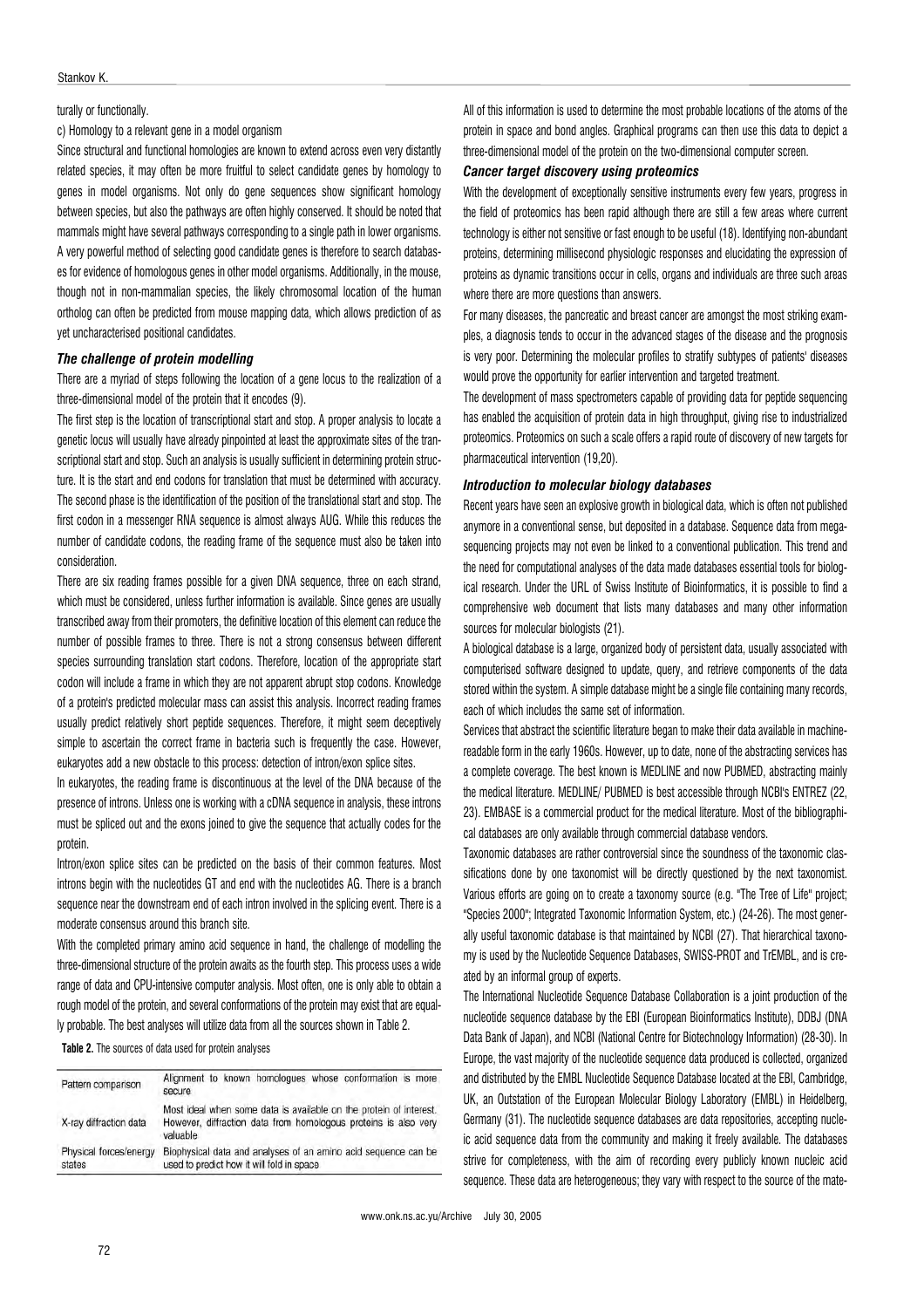rial (e.g. genomic versus cDNA), the intended quality (e.g. finished versus single pass sequences), the extent of sequence annotation and the intended completeness of the sequence relative to its biological target (e.g., complete versus partial coverage of a gene or a genome). EMBL, NCBI, and DDBJ automatically update each other every 24 hours with the new sequences they collected or updated. The result is that they contain the same information, except for sequences that have been added in the last 24 hours. Each entry in the database must have a unique identifier that is a string of letters and/or numbers that only that record has. This unique identifier, which is known as the accession number, can be quoted in the scientific literature, as it will never change. As the accession number must always remain the same, another code is used to indicate the different versions due to sequence corrections. Therefore, it should be always taken care to quote both the unique identifier and the version number, when referring to records in a nucleotide sequence database.

For organisms of major interest to geneticists, there is a long history of conventionally published catalogues of genes or mutations. In the past few years, most of these have been made available in an electronic form, and a variety of new databases have been developed. There are several databases for genomes of Escherichia coli (E. coli Genetic Stock Centre), Saccharomyces (MIPS yeast database), Drosophila melanogaster (FlyBase), Caenorhabditis elegans, or mouse (Mouse Genome Database), used in the functional study of house keeping and other evolutionary conserved genes in humans and human diseases (32-37). Two major databases for human genes and genomics are in existence. McKusick's Mendelian Inheritance in Man (MIM) is a catalogue of human genes and genetic disorders and is available in an online form (OMIM) from the NCBI (38). The Genome Database (GDB) is the major human genome database including both molecular and mapping data (39). Both OMIM and GDB include information on genetic variation in humans, but there is also the Sequence Variation Database project at the EBI, with links to many single sequence variation databases at the EBI, and to the SRS (Sequence Retrieval System) interface to many human mutation databases (40). The GeneCards resource at the Weizmann Institute integrates information about human genes from a variety of databases, including GDB, OMIM, SWISS-PROT and the nucleotide sequence databases (41). GENATLAS also provides a database of human genes, with links to diseases and maps (42). The goal of the National Cancer Institute's Cancer Genome Anatomy Project (CGAP) is to determine the gene expression profiles of normal, precancerous, and cancer cells, leading eventually to improved detection, diagnosis, and treatment for the patient. By collaborating with scientists worldwide, such as the Ludwig Institute for Cancer Research and Lund University, CGAP seeks to increase its scientific expertise and expand its databases for the benefit of all cancer researchers (43).

A relatively new database has been created by EnsEMBL, a joint project between EMBL-EBI and the Sanger Centre that strives to develop a software system, which produces and maintains automatic annotation on eukaryotic genomes. Human data are available now, with worm and mouse added later (44).

The protein sequence databases are the most comprehensive source of information on proteins. It is necessary to distinguish between universal databases covering proteins from all species and specialized data collections storing information about specific families or groups of proteins, or about the proteins of a specific organism. Two categories of universal protein databases can be discerned: simple archives of sequence data and annotated databases where additional information has been added to the sequence record.

The Protein Information Resource (PIR) was established in 1984 by the National Biomedical Research Foundation (NBRF) as a successor of the original NBRF Protein Sequence Database, developed over a 20-year period (45). Since 1988, the database has been maintained by PIR-International, collaboration between the NBRF, The Munich Information Centre for Protein Sequences (MIPS) and the Japan International Protein Information Database (JIPID) (46). The PIR database is portioned into four sections, according to the degree of classification of protein entries, with section four that includes sequences identified as not naturally occurring or expressed. PIR provides also some degree of cross-referencing to other biomolecular databases by linking to the DDBJ/EMBL/GenBank nucleotide sequence databases, GDB, FlyBase, and OMIM.

SWISS-PROT is an annotated protein sequence database established in 1986 and maintained collaboratively by the Swiss Institute of Bioinformatics (SIB) and the EMBL Outstation, The European Bioinformatic Institute (EBI) (47-49). It strives to provide a high level of annotation, a minimal level of redundancy, a high level of integration with other molecular databases as well as extensive external documentation. Each entry in SWISS-PROT gets thoroughly analysed and annotated by biologists ensuring a high standard of annotation and maintaining the quality of the database (50). SWISS-PROT contains data that originate from a wide variety of organisms; the latest release number 46 from February 1, 2005 contains 168297 annotated sequence entries from more than 8826 different species. SWISS-PROT includes in addition to citations about sequencing work also references to other scientific work like 3-D structure determination, mutagenesis, and detection of post-translational modifications and variants.

There is a tremendous increase of sequence data due to technological advances (such as sequencing machines), the use of new biochemical methods (such as PCR and gene chip technology), as well as the implementation of projects to sequence complete genomes (51). These advances have brought along an enormous flood of sequence information. Maintaining the high quality of SWISS-PROT requires, for each entry, a time-consuming process that involves the extensive use of sequence analysis tools along with detailed creation steps by expert annotators, is the rate-limiting step in the production of the database. A supplement to SWISS-PROT was created in 1996, since it is vital to make new sequences available as quickly as possible without relaxing the high editorial standards of SWISS-PROT. This supplement, the TrEMBL (Translation of EMBL nucleotide sequence database), consists of computer-annotated entries derived from the translation of all coding sequences (CDS) in the EMBL nucleotide sequence database, except for those already included in SWISS-PROT. All EMBL nucleotide sequence database divisions are regularly scanned for new or updated CDS features. These are translated to TrEMBLnew entries, which are in SWISS-PROT format. This section is organized in six subsections:

1. Immunoglobulins and T-cell receptors (file name Immuno.dat)

2. Synthetic sequences (file name Synth.dat)

3. Small fragments (file name Small.dat), a subsection with protein fragments with less then eight amino acids.

4. Patent application sequences (file name Patent.dat). Coding sequences captured from patent applications.

5. CDS not coding for real proteins (file name Pseudo.dat).

6. Truncated proteins (file name Truncated.dat), which result from events like mutations introducing a stop codon leading to the truncation of protein product.

Amongst the specialized proteins databases, the ENZYME database presents an annotated extension of the Enzyme Commission's publication, linked to SWISS-PROT (52). There are also databases of enzyme properties - BRENDA, Ligand Chemical Database for Enzyme Reactions (LIGAND), and the Database of Enzymes and Metabolic Pathways (EMP) (53, 54). BRENDA, LIGAND and EMP are searchable via SRS at the EBI. LIGAND is linked to the metabolic pathways in Kyoto Encyclopaedia of Genes and Genomes (55, 56).

The number of known protein structures is increasing very rapidly and these are available through the Protein Data Bank (PDB) (57). The Nucleic Acid Database (NDB) is the database for structural information about nucleic acid molecules (58). There is also a database of structures of "small" molecules, of interest to biologists concerned with protein-ligand interactions, from the Cambridge Crystallographic Data Centre (59).

# CONCLUSION

The rapidly emerging field of bioinformatics promises to lead to advances in understanding basic biological processes, and in turn, advances in the diagnosis, treatment and preven-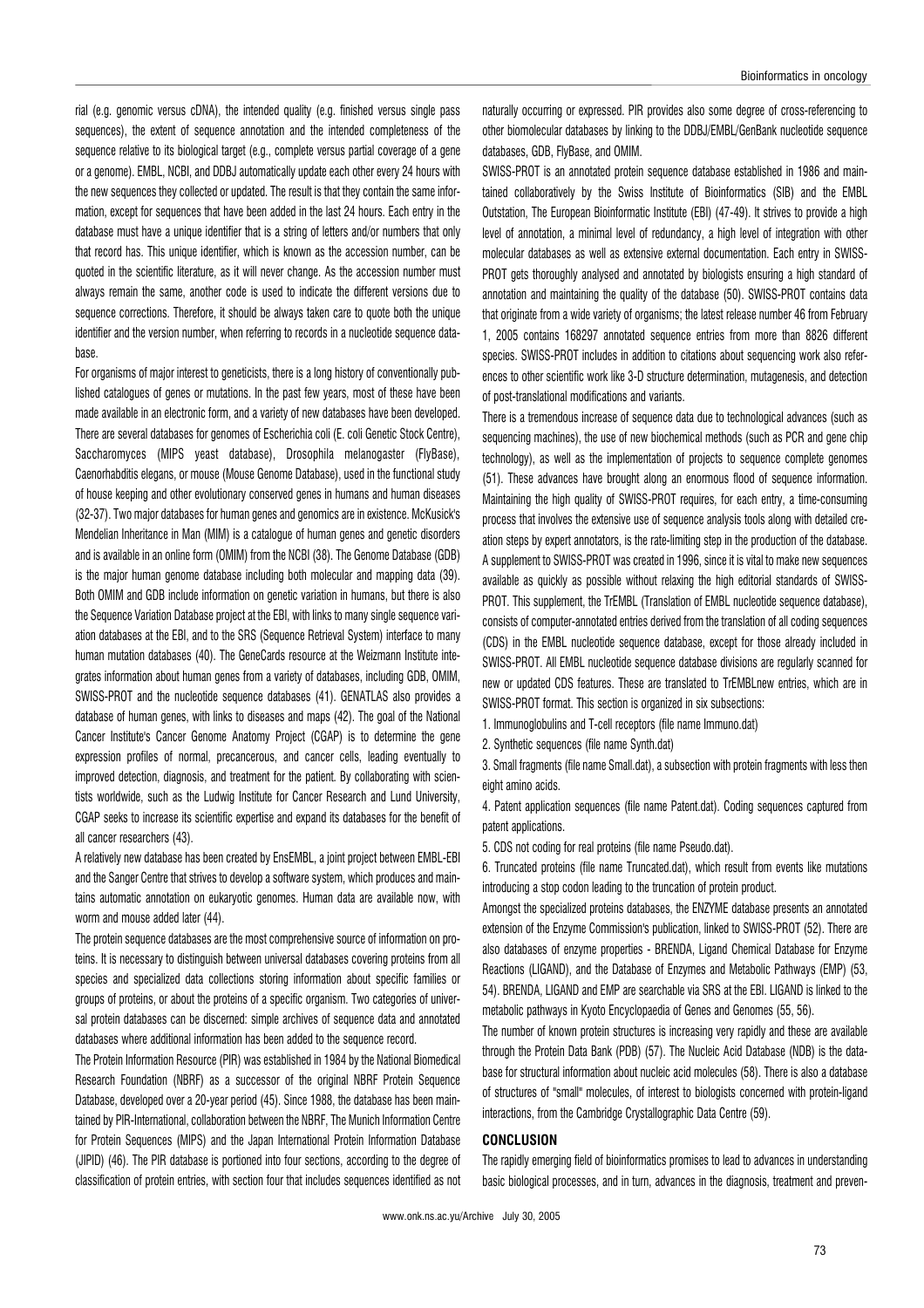#### Stankov K.

tion of many genetic diseases. Bioinformatics has transformed the biomedical disciplines from purely lab-based science to information sciences as well. Increasingly, biological studies begin with a scientist conducting a vast numbers of database and Web site searches to formulate specific hypotheses or design large-scale experiments. The implications behind this change, for both science and medicine are staggering.

# REFERENCES

- 1. International Agency for Research on Cancer. World cancer report. Lyon: IARC; 2003.
- 2. Koenig-Hoffmann K, Bonin-Debs AL, Boche I, Gawin B, Gnirke A, Hergersberg C, et al. High throughput functional genomics: identification of novel genes with tumor suppressor phenotypes. Int J Cancer 2005;113:434-9.
- 3. Benson DA, Karsch-Mizrachi I, Lipman DJ, Ostell J, Wheeler DL. GenBank: update. Nucleic Acids Research 2004;32:23-6.
- 4. Kanz C, Aldebert P, Althorpe N, Baker W, Baldwin A, Bates K, et al. The EMBL Nucleotide Sequence Database. Nucleic Acids Research 2005;33:29-33.
- 5. Glazier AM, Nadeau JH, Aitman TJ. Finding genes that underlie complex traits. Science. 2002;298:2345-9.
- 6. Futreal PA, Kasprzyk A, Birney E, Mullikin JC, Wooster R, Stratton M. Cancer and genomics. Nature 2001;409:850-2.
- 7. Bardelli A, Velculescu VE. Mutational analysis of gene families in human cancer. Current Opinion in Genetics & Development 2005;15:5-12.
- 8. Brindle K. Metabolomics: Pandora's box or Aladin's cave. Biochemist 2003;25:15-7.
- 9. Valencia A, Pazos F. Computational methods for the prediction of protein interactions. Current Opinion in Structural Biology 2002;12:368-73.
- 10. International Human Genome Sequencing Consortium. Initial sequencing and analysis of human genome. Nature 2001;409:860-921.
- 11. Venter JC, Adams MD, Myers EW, Li PW, Mural RJ, Sutton GG, et al. The sequence of the human genome. Science 2001;291:1304-51.
- 12. International Human Genome Sequencing Consortium. Finishing the euchromatic sequence of the human genome. Nature 2004;431:931-45.
- 13. Stein LD. End of the beginning. Nature 2004;431:915-6.
- 14. Balmain A, Gray J, Ponder B. The genetics and genomic of cancer. Nature Genetics 2003;33:238-44.
- 15. Stankov K, Pastore A, Toschi L, Kraimps JL, Bonneau D, Gibelin H, et al. Allelic loss on chromosomes 2q21 and 19p13.2 in Hürthle thyroid tumors. Intl J Cancer 2004;111:463-7.
- 16. McKay JD, Thompson D, Lesueur F, Stankov K, Pastore A, Watfah C, et al. Evidence for interaction between the TCO and NMTC1 loci in familial non-medullary thyroid cancer. J Med Genet 2004;41:407-12.
- 17. Home page: Genome Browser [Internet]. Available from: http://www.genome.ucsc.edu/
- 18. Cooper JW, Wang Y, Lee CS. Recent advances in capillary separations for proteomics. Electrophoresis 2004;25:3913-26.
- 19. Adam PJ, Boyd R, Tyson KL, Fletcher GC, Stamps A, Hudson L, et al. Comprehensive proteomic analysis of breast cancer cell membranes reveals unique proteins with potential roles in clinical cancer. J Biol Chem 2003;278:6482-9.
- 20. Fletcher GC, Patel S, Tyson K, Adam PJ, Schenker M, Loader JA, et al. hAG-2 and hAG-3, human homologues of genes involved in differentiation, are associated with oestrogen receptor-positive breast tumors and interact with metastasis gene C4.4a and dystroglycan. Br J Cancer 2003;88:579-85.
- 21. Home page: Swiss Institute of Bioinformatics [Internet]. Available from: http://www.expasy.ch/alinks.html
- 22. Home page: MEDLINE/ PUBMED [Internet]. Available from: http://www.ncbi.nlm.nih.gov/PubMed/
- 23. Home page: National Centre for Biotechnology Information's Entrez [Internet]. Available from: http://www.ncbi.nlm.nih.gov/Entrez/
- 24. Home page: "The Tree of Life" project [Internet]. Available from: http://phylogeny.arizona.edu/tree/life.html
- 25. Home page: "Species 2000" project [Internet]. Available from: http://www.sp2000.org/
- 26. Home page: Integrated Taxonomic Information System [Internet]. Available from: http://www.itis.usda.gov/itis
- 27. Home page: National Centre for Biotechnology Information's Taxonomy [Internet]. Available from: http://www.ncbi.nlm.nih.gov/Taxonomy/
- 28. Home page: European Bioinformatics Institute [Internet]. Available from: http://www.ebi.ac.uk
- 29. Home page: DNA Data Bank of Japan [Internet]. Available from: http://www.ddbj.nig.ac.jp
- 30. Home page: National Centre for Biotechnology Information [Internet]. Available from: http://www.ncbi.nlm.nih.gov
- 31. Home page: European Molecular Biology Laboratory Nucleotide Sequence Database [Internet]. Available from: http://www.ebi.ac.uk/embl.html
- 32. Home page: E. coli Genetic Stock Centre [Internet]. Available from: http://cgsc.biology.yale.edu/top.html
- 33. Home page: Munich Information Centre for Protein Sequences, Yeast Database [Internet]. Available from: http://www.mips.biochem.mpg.de/proj.yeast/
- 34. Home page: FlyBase [Internet]. Available from: http://flybase.bio.indiana.edu/
- 35. Home page: Sanger Institute [Internet]. Available from: http://www.sanger.ac.uk/Projects/C\_elegans/
- 36. Home page: Mouse Genome Database [Internet]. Available from: http://www.informatics.jax.org
- 37. Mouse Genome Sequencing Consortium. Initial sequencing and comparative analysis of the mouse genome. Nature 2002;420:520-62.
- 38. Home page: Online Mendelian Inheritance in Man Internet1. Available from: http://www3.ncbi.nlm.nih.gov/Omim
- 39. Home page: The Genome Database [Internet]. Available from: http://gdb.org/
- 40. Home page: Sequence Variation Database project [Internet]. Available from: http://www.ebi.ac.uk/mutations/index.html
- 41. Home page: Weizmann Institute's GeneCards resource [Internet]. Available from: http://bioinfo.weizmann.ac.il/cards
- 42. Home page: Genatlas [Internet]. Available from: http://web.citi2.fr/GENATLAS/
- 43. Home page: National Cancer Institute's Cancer Genome Anatomy Project [Internet]. Available from: http://cgap.nci.nih.gov/
- 44. Home page: EMBL-EBI and Sanger Centre database [Internet]. Available from: http://www.ensembl.org
- 45. Barker WC, Garavelli JS, McGarvey PB, Marzec CR, Orcutt BC, Srinivasarao GY, -et al. The PIR-International Protein Sequence Database. Nucleic Acid Research. 1999;27:39-43
- 46. Home page: National Biomedical Research Foundation [Internet]. Available from: http://wwwnbrf.georgetown.edu/
- 47. Bairoch A, Apweiler R. The SWISS-PROT protein sequence data bank and its supplement TrEMBL. Nucleic Acid Research. 1999;27:49-54
- 48. Home page: Swiss Institute of Bioinformatics [Internet]. Available from: http://www.expasy.ch/
- 49. Home page: European Bioinformatic Institute [Internet]. Available from: http://www.ebi.ac.uk/swissprot/
- 50. Apweiler R, Gateau A, Contrino S, Martin MJ, Junker V, O'Donovan C, et al. In: Gaasterland T, Karp P, Karplus C, Ouzounis C, Sander C, Valencia A, editors. Proceedings of the Fifth International Conference on Intelligent Systems for Molecular Biology (ISMB). Menlo Park: AAAI Press, 1997. p. 33-43.
- 51. Barrett MT, Scheffer A, Ben-Dor A, Sampas N, Lipson D, Kincaid R, et al. Comparative genomic hybridization using oligonucleotide microarrays and total genomic DNA. PNAS 2004;101:17765-70.
- 52. Home page: ENZYME database [Internet]. Available from: http://www.expasy.ch/enzyme/
- 53. Home page: Database of enzyme properties, BRENDA [Internet]. Available from: http://www.brenda.uni-koeln.de/brenda/